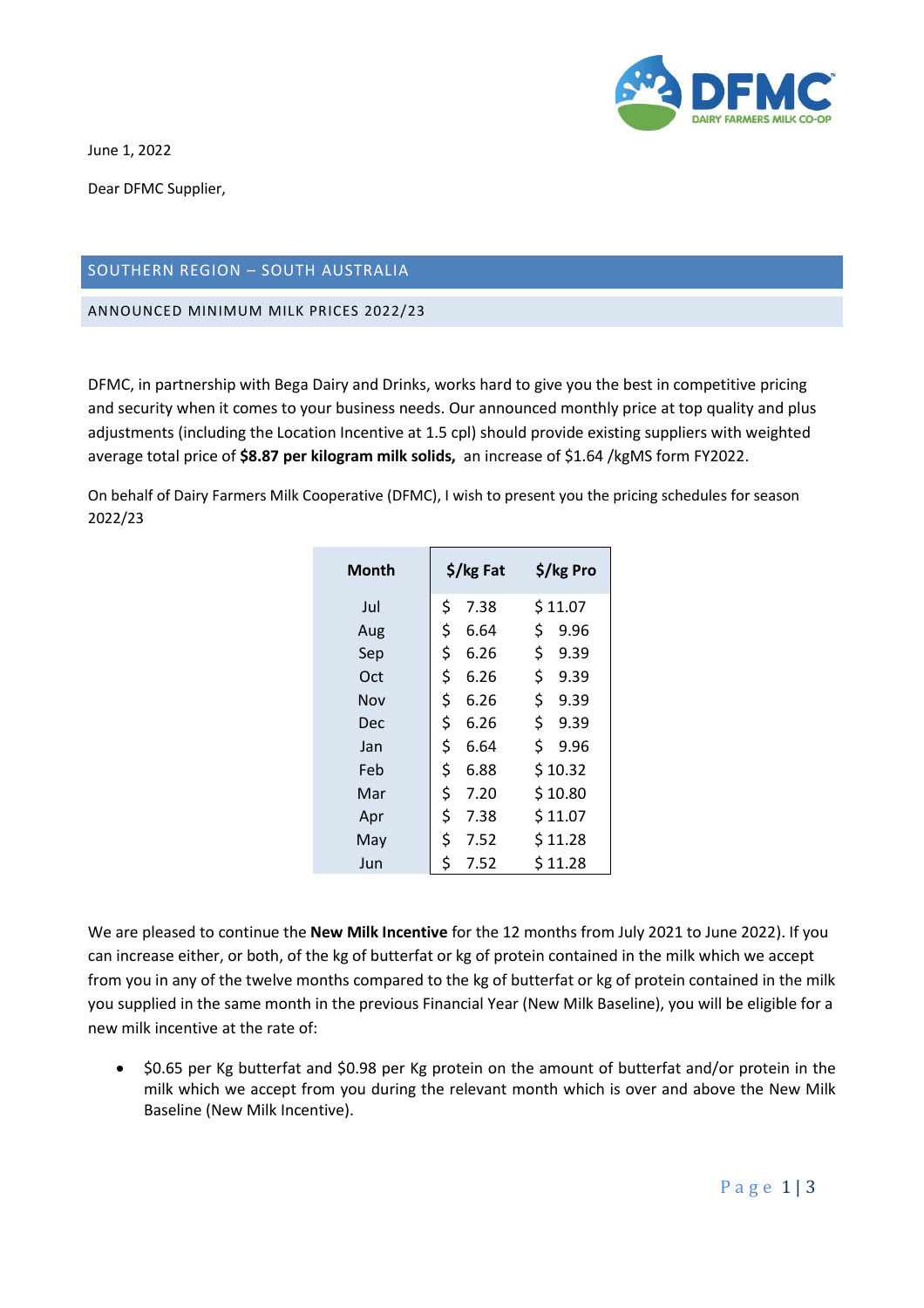

An additional yearly **Growth Incentive** may be paid when the total yearly production exceeds total production from the average of the two previous years. This is only available when the total yearly growth payment is greater than the sum of all monthly new milk payments. The yearly Growth Incentive will be at the following rates:

|   | <b>Growth Rate</b> | \$/kg protein | \$/kg butterfat |
|---|--------------------|---------------|-----------------|
| U | 9.99%              | 0.21          | 0.32            |
|   | 10%                | 0.85          | 1.28            |

South Australian suppliers continue receive a location incentive of 1.5 cpl if located less than 100km from Adelaide.

DFMC provides value and security by offering pricing certainty in the face of fluctuating market conditions. Our supply agreement with Bega Dairy and Drinks gives you the opportunity to plan your future based on income surety and solid market information.

If you have any questions or concerns regarding the options available to you, please contact:

| <b>Dom Baxter</b> | Regional Manager   | 0419 711 663 | dom.baxter@dfmc.org.au    |
|-------------------|--------------------|--------------|---------------------------|
| Sandy Rathjen     | <b>SA Director</b> | 0419 836 975 | sandy.rathjen@dfmc.org.au |
| Mark Kebbell      | Executive Officer  | 0432 046 768 | mark.kebbell@dfmc.org.au  |

On a personal note, I would like to thank you for your supply and wish you all a successful and prosperous year ahead.

Yours Sincerely on behalf of the DFMC Board

 $QDRS$ 

Andrew Burnett **Chairman**

P a g e 2 | 3